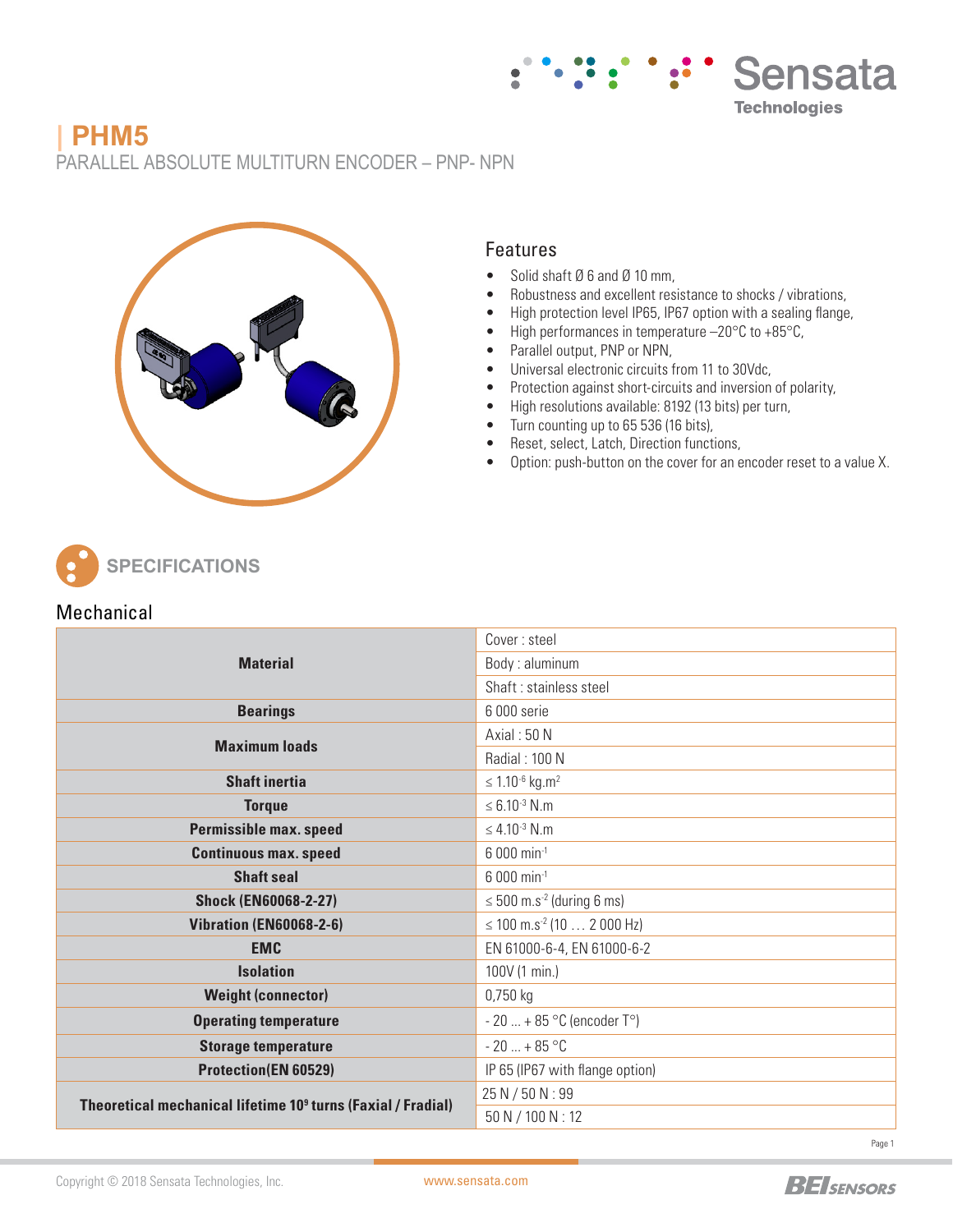# **Electrical**

| <b>Power supply</b>       | $11-30$ Vdc                          |
|---------------------------|--------------------------------------|
| <b>Introduction</b>       | $<$ 1 s                              |
| <b>Cons. without load</b> | < 100mA (typically 50-60mA at 24Vdc) |
| <b>Position refresh</b>   | < 200µs                              |





Level "1" 0.7 x V supply V supply Increasing Anticlockwise **IDIR**  $< 5 mA$ 



**5S0 Electronic: OC NPN** Power supply: 11 to 30Vdc Current consumption (no load) : <100mA Max ondulation : 500mV Level ''0'' max : 1,25Vdc Protection against polarity inversion

**5S1 Electronic: OC NPN + CTP** Power supply: 11 to 30Vdc Current consumption (no load): <100mA Max ondulation : 500mV Level ''0'' max : 3,75V at Is max Protection against short-circuits Protection against polarity inversion

Level "1"

I Reset

0.7 x V supply

 $< 5 mA$ 

V supply



**5S6 Electronic : OC PNP + CTP** Power supply: 11 to 30Vdc Current consumption (no load): <100mA Max ondulation : 500mV Level "1" mini : Vcc- 4,5Vdc at Is max Protection against short circuits Protection against polarity inversion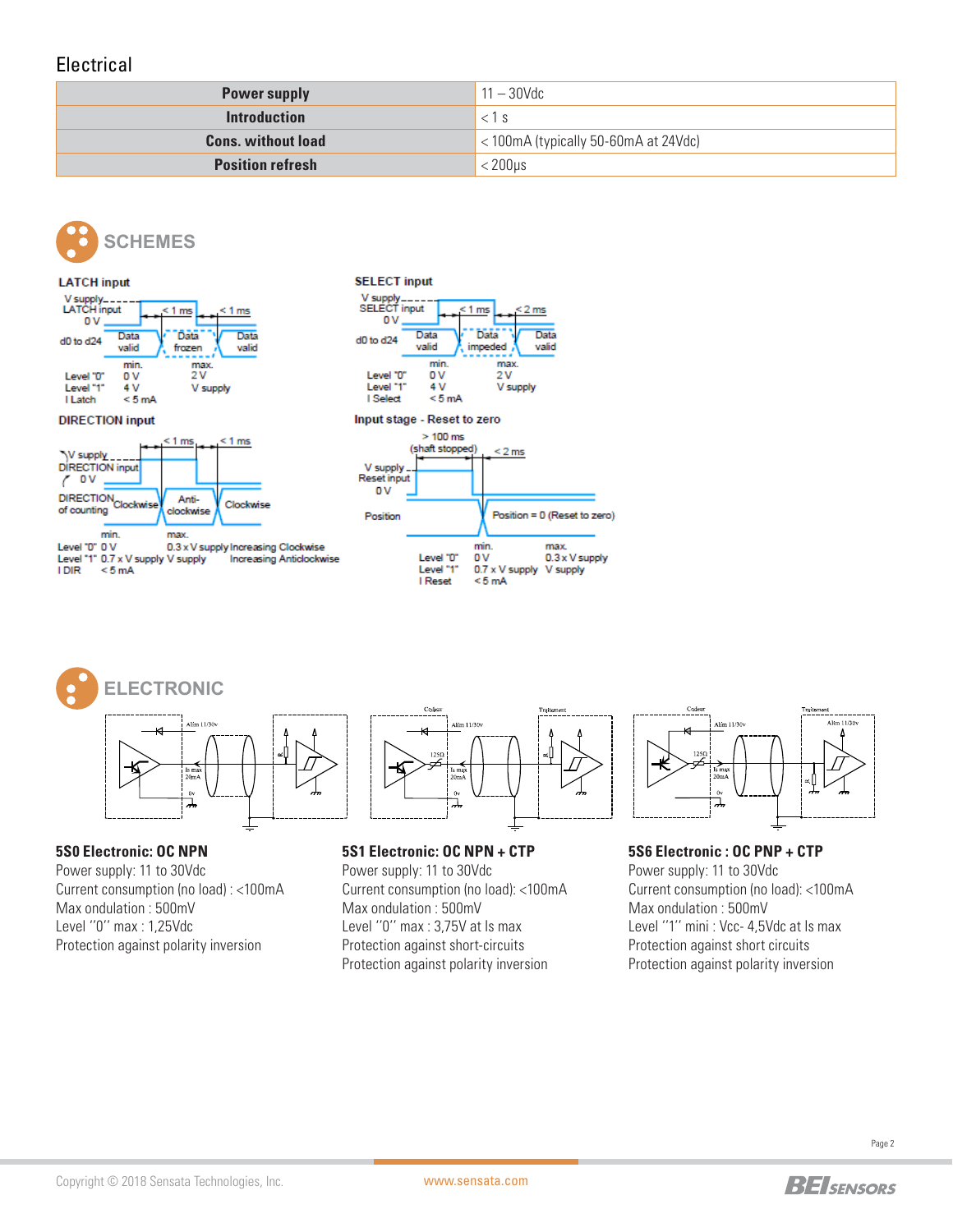# **PARALLEL CONNECTION**

| 1              | GN green           | Output Bit 0  |  |  |  |  |
|----------------|--------------------|---------------|--|--|--|--|
| $\overline{2}$ | YE yellow          | Output Bit 1  |  |  |  |  |
| 3              | GY grey            | Output Bit 2  |  |  |  |  |
| 4              | PK pink            | Output Bit 3  |  |  |  |  |
| 5              | <b>BU</b> blue     | Output Bit 4  |  |  |  |  |
| 6              | RD red             | Output Bit 5  |  |  |  |  |
| 7              | BK black           | Output Bit 6  |  |  |  |  |
| 8              | VT violet          | Output Bit 7  |  |  |  |  |
| 9              | WH/BN white/brown  | Output Bit 8  |  |  |  |  |
| 10             | WH/GN white/green  | Output Bit 9  |  |  |  |  |
| 11             | WH/YE white/yellow | Output Bit 10 |  |  |  |  |
| 12             | WH/GY white/grey   | Output Bit 11 |  |  |  |  |
| 13             | WH/PK white/pink   | Output Bit 12 |  |  |  |  |
| 14             | WH/BU white/blue   | Output Bit 13 |  |  |  |  |
| 15             | WH/RD white/red    | Output Bit 14 |  |  |  |  |
| 16             | WH/BK white/black  | Output Bit 15 |  |  |  |  |
| 17             | BN/GN brown/green  | Output Bit 16 |  |  |  |  |
| 18             | BN/YE brown/yellow | Output Bit 17 |  |  |  |  |
| 19             | BN/GY brown/grey   | Output Bit 18 |  |  |  |  |

| 20 | BN/PK brown/pink   | Output Bit 19    |  |  |  |
|----|--------------------|------------------|--|--|--|
| 21 | BN/BU brown/blue   | Output Bit 20    |  |  |  |
| 22 | BN/RD brown/red    | Output Bit 21    |  |  |  |
| 23 | BN/BK brown/black  | Output Bit 22    |  |  |  |
| 24 | GN/GY green/grey   | Output Bit 23    |  |  |  |
| 25 | GN/PK green/pink   | Output Bit 24    |  |  |  |
| 26 | GN/BU green/blue   | Reserved         |  |  |  |
| 27 | GN/RD green/red    | <b>RESET</b>     |  |  |  |
| 28 | GN/BK green/black  | <b>SELECT</b>    |  |  |  |
| 29 | YE/GY yellow/grey  | LATCH            |  |  |  |
| 30 | YE/PK yellow/pink  | <b>DIRECTION</b> |  |  |  |
| 31 | YE/BU yellow/blue  | Reserved         |  |  |  |
| 32 | YE/RD yellow/red   | Reserved         |  |  |  |
| 33 | ΝC                 | Reserved         |  |  |  |
| 34 | YE/BK yellow/black | Reserved         |  |  |  |
| 35 | RD/BK red/black    | Reserved         |  |  |  |
| 36 | <b>BN</b> brown    | 11 to 30Vdc      |  |  |  |
| 37 | WH white           | 0 Vdc            |  |  |  |
|    |                    |                  |  |  |  |

#### **SELECT**

Active data output, pin SELECT at 0Vdc Non active data output: pin select to +Vcc

#### **LATCH**

Active data: pin LATCH to 0Vdc Data frozen: pin LATCH to +Vcc

# **DIRECTION**

Increasing code clockwise: pin DIRECTION at 0Vdc Increasing code counter clockwise: Pin DIRECTION at +Vcc

#### **RAX (PRESET to X):**

For an electrical RAX (or push-button option) : pin RAX to +Vcc during minimum 100ms.

DIRECTION, LATCH, RAX and SELECT inputs have to be connected to 0Vdc or +Vcc (LATCH, SELECT and RAX at 0V if not used) Reserved: Do not connect !

Example of pin assignment for configuration 10x7 bits : data available on pin 1 to 17 - Max: 25 bits (Resolution + Number of turns)